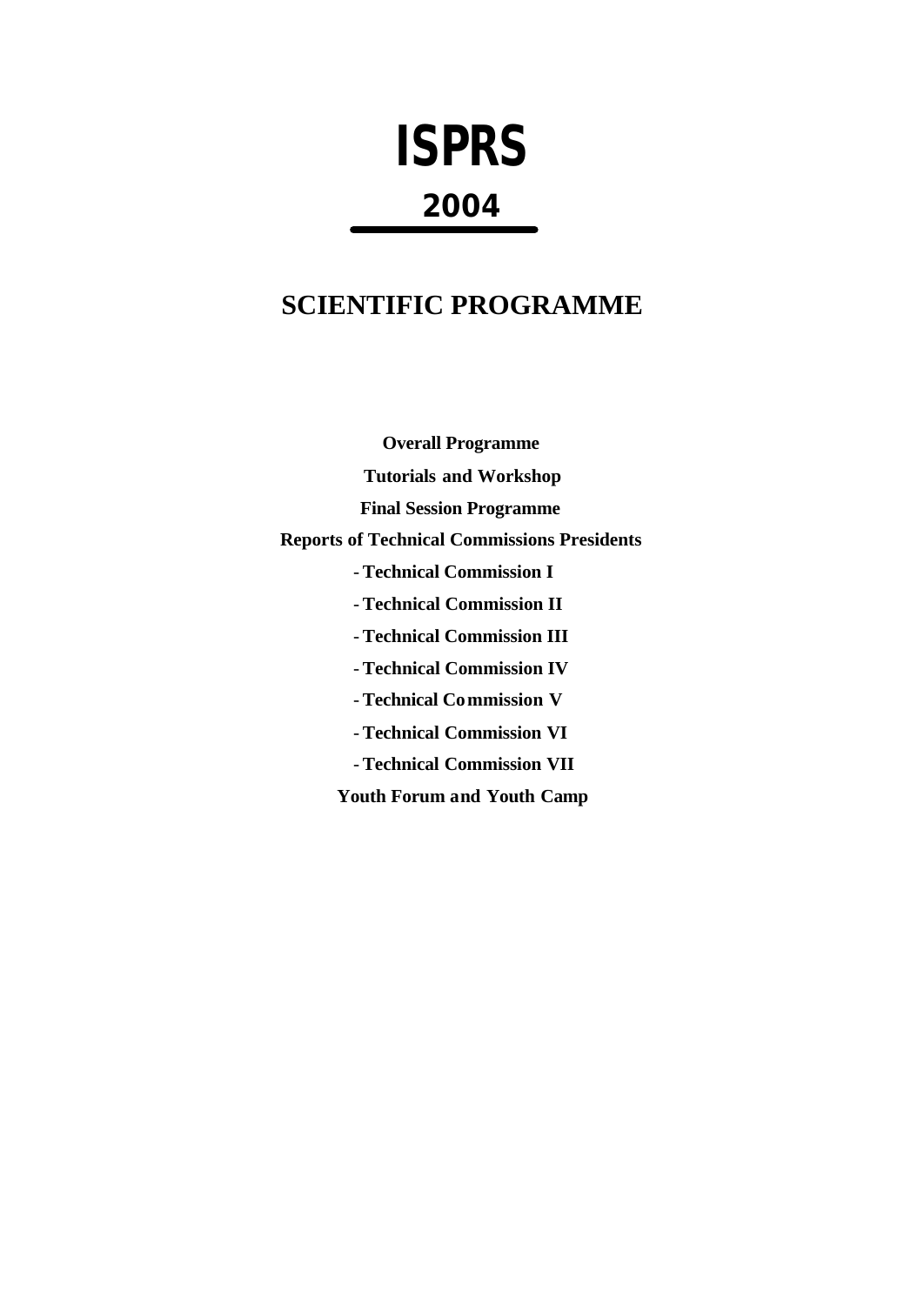## **Overall Programme**

| <b>TIME</b>             | Monday<br>12.07.2004 | Tuesday<br>13.07.2004 | Wednesday<br>14.07.2004 | Thursday<br>15.07.2004     | Friday<br>Saturday<br>16.07.2004<br>17.07.2004 |    | Sunday<br>18.07.2<br>004 |            |  | Monday<br>19.07.2004 |                    | Tuesday<br>20.07.2004 |                | Wednesday<br>21.07.2004 |               |               |    | Thursday<br>22.07.2004 |               | Friday<br>23.07.2004 |           |    |
|-------------------------|----------------------|-----------------------|-------------------------|----------------------------|------------------------------------------------|----|--------------------------|------------|--|----------------------|--------------------|-----------------------|----------------|-------------------------|---------------|---------------|----|------------------------|---------------|----------------------|-----------|----|
| 8:30                    |                      |                       |                         |                            |                                                |    |                          |            |  |                      |                    |                       |                |                         |               |               |    |                        |               |                      |           |    |
| 9:00<br>9:30<br>10:00   | <b>TU&amp;WS</b>     | <b>TU&amp;WS</b>      | <b>TU&amp;WS</b>        | OC (PL)                    | <b>TS</b>                                      |    | <b>YF</b><br><b>TS</b>   |            |  | <b>TS</b>            |                    |                       | PL             |                         | <b>TS</b>     | <b>CATCON</b> |    |                        | PL            |                      | <b>TS</b> |    |
| 10:30                   | $\mathbf{B}$         | $\mathbf{B}$          | $\mathbf B$             | $\mathbf{B}$               |                                                | B  | B                        |            |  |                      | B                  |                       | B              |                         |               | $\mathbf{B}$  |    |                        | B             |                      | B         | EX |
| 11:00<br>11:30<br>12:00 | <b>TU&amp;WS</b>     | <b>TU&amp;WS</b>      | <b>TU&amp;WS</b><br>GA  | <b>TS</b>                  | TS.                                            |    | <b>YF</b><br><b>TS</b>   |            |  | <b>TS</b><br>L       |                    | <b>TS</b>             |                | <b>TS</b>               | <b>CATCON</b> |               |    | <b>TS</b>              |               | <b>TS</b>            |           |    |
| 12:30<br>13:00<br>13:30 | $\mathbf{L}$         | L                     | L                       | $\mathbf{L}$               | L                                              |    | $\mathbf{L}$             | <b>YSP</b> |  |                      |                    | EX                    | τ<br><b>PS</b> | EX                      |               | L.            | EX |                        | 工             | EX                   | L         |    |
| 14:00<br>14:30<br>15:00 | <b>TU&amp;WS</b>     | <b>TU&amp;WS</b>      | GA                      | <b>PS</b>                  | <b>PS</b>                                      |    | <b>YF</b>                |            |  | <b>PS</b>            |                    |                       |                |                         | <b>PS</b>     | <b>CATCON</b> |    |                        | <b>PS</b>     |                      | <b>TS</b> |    |
| 15:30                   | B.                   | $\mathbf{B}$          |                         |                            |                                                | GA |                          |            |  |                      | GA                 |                       |                |                         |               |               | GA |                        |               |                      |           |    |
| 16:00                   |                      |                       |                         | $\mathbf{B}$               | $\mathbf{B}$                                   |    | B.                       |            |  | $\mathbf{B}$         |                    |                       | B              |                         |               | B             |    |                        |               |                      |           | B. |
| 16:30                   | <b>TU&amp;WS</b>     | <b>TU&amp;WS</b>      |                         | <b>TS</b>                  | <b>TS</b>                                      |    |                          |            |  |                      |                    |                       |                |                         |               |               |    |                        |               |                      |           |    |
| 17:00                   |                      |                       |                         |                            |                                                |    | <b>YF</b>                |            |  | <b>TS</b>            |                    |                       | <b>TS</b>      |                         | <b>TS</b>     | <b>CATCON</b> |    |                        | <b>TS</b>     |                      | cc        |    |
| 17:30                   |                      |                       |                         |                            |                                                |    |                          |            |  |                      |                    |                       |                |                         |               |               |    |                        |               |                      |           |    |
| 18:00                   |                      |                       |                         |                            |                                                |    |                          |            |  |                      |                    |                       |                |                         |               |               |    |                        |               |                      |           |    |
| 18:30                   |                      |                       | OC                      |                            |                                                |    |                          |            |  |                      | <b>EXHIBITORS'</b> |                       |                |                         |               |               |    |                        |               |                      |           |    |
| 19:00                   |                      |                       |                         |                            |                                                |    |                          |            |  |                      |                    |                       |                |                         |               |               |    |                        |               |                      |           |    |
| 19:30                   |                      |                       |                         |                            |                                                |    |                          |            |  | <b>RECEPTION</b>     |                    |                       |                |                         |               |               |    |                        |               |                      |           |    |
| 20:00<br>20:30          |                      |                       |                         |                            |                                                |    |                          |            |  |                      |                    |                       |                |                         |               |               |    |                        |               |                      |           |    |
| 21:00                   |                      |                       | <b>WELCOME</b>          |                            | <b>DINNER</b><br><b>CRUISE</b>                 |    |                          |            |  |                      |                    |                       |                |                         |               |               |    |                        | <b>GALA</b>   |                      |           |    |
| 21:30                   |                      |                       | <b>RECEPTION</b>        | <b>FUN</b><br><b>NIGHT</b> |                                                |    |                          |            |  |                      |                    |                       | <b>CASTLE</b>  |                         | 1001          |               |    |                        |               |                      |           |    |
| 22:00                   |                      |                       |                         |                            |                                                |    |                          |            |  |                      |                    |                       |                | <b>PARTY</b>            |               | <b>NIGHTS</b> |    |                        | <b>DINNER</b> |                      |           |    |
| 22:30                   |                      |                       |                         |                            |                                                |    |                          |            |  |                      |                    |                       |                |                         | (CANCELLED)   |               |    |                        |               |                      |           |    |
| 23:00                   |                      |                       |                         |                            |                                                |    |                          |            |  |                      |                    |                       |                |                         |               |               |    |                        |               |                      |           |    |



**B** Coffee Break **YF** Youth Forum **L** Lunch **WR&ER** Lunch **WR&ER** Velcome Reception, Exhibitors' Reception and Social Programme<br> **WR&ER** Welcome Reception, Exhibitors' Reception and Social Programme **CATCON** CATCON Exhibition Center **Welcome Reception, Exhibitors' Reception and Social Programme** Opening / Closing Ceremony Plenary Sessions General Assembly

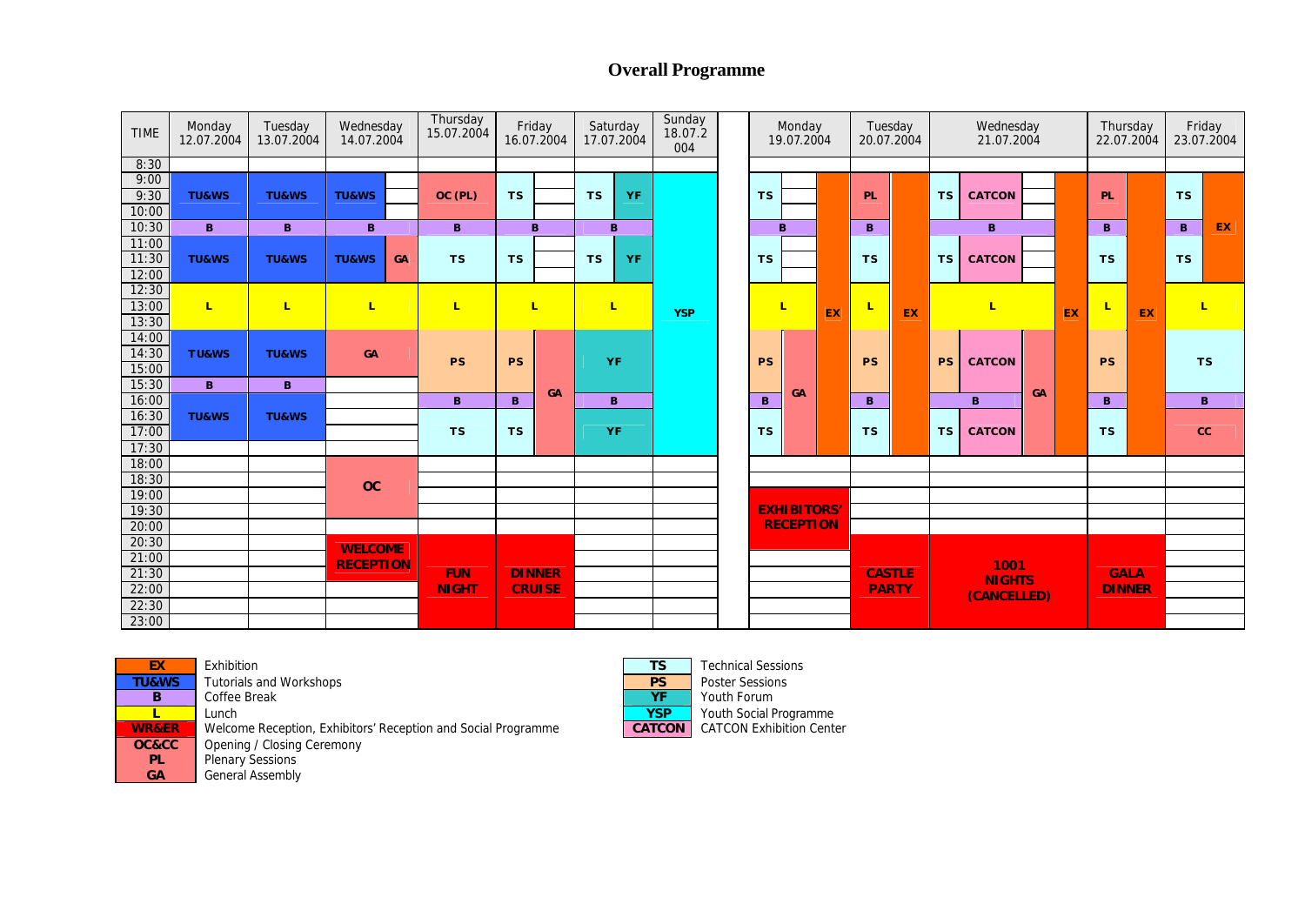## **TUTORIALS AND WORKSHOP**

Following Tutorials and Workshop were held on 12, 13 and 14 July 2004:

**TU1 - Capability of High Resolution Earth Observation Systems for Mapping Convenors:** Karsten Jacobsen **Number of Participants:** 37

**TU5 - Projective Geometry for Photogrammetric Orientation Procedures Convenors:** Wolfgang Foerstner **Number of Participants:** 28

**TU6 - Airborne Laser Altimetry: DEM Production and Automatic Feature Extraction Convenors:** George Vosselman & Hans-Gerd Maas **Number of Participants:** 36

**TU10 - Performance of High Resolution, Multispectral and Hyperspectral Imaging Systems for Earth Surface Observation Convenors:** Raad A. Saleh & Maha A. Jaafar **Number of Participants:** 35

**TU12 - Automatic 3D Modelling from Hand-Held Camera Images Convenors:** Marc Pollefeys **Number of Participants:** 32

**TU16 - TU16: Database Design for GIS Applications: Using UML, Geomatics Standards and Visual Modelling Tools Convenors:** Yvan Bédard **Number of Participants:** CANCELLED

**Workshop 4 - Joint ICA/ISPRS/EuroGeographics WS on Incremental Updating and Versioning of Spatial Data Convenors:** Ammatzia Peled, Antony Cooper& Dietmar Grünreich **Number of Participants: 25**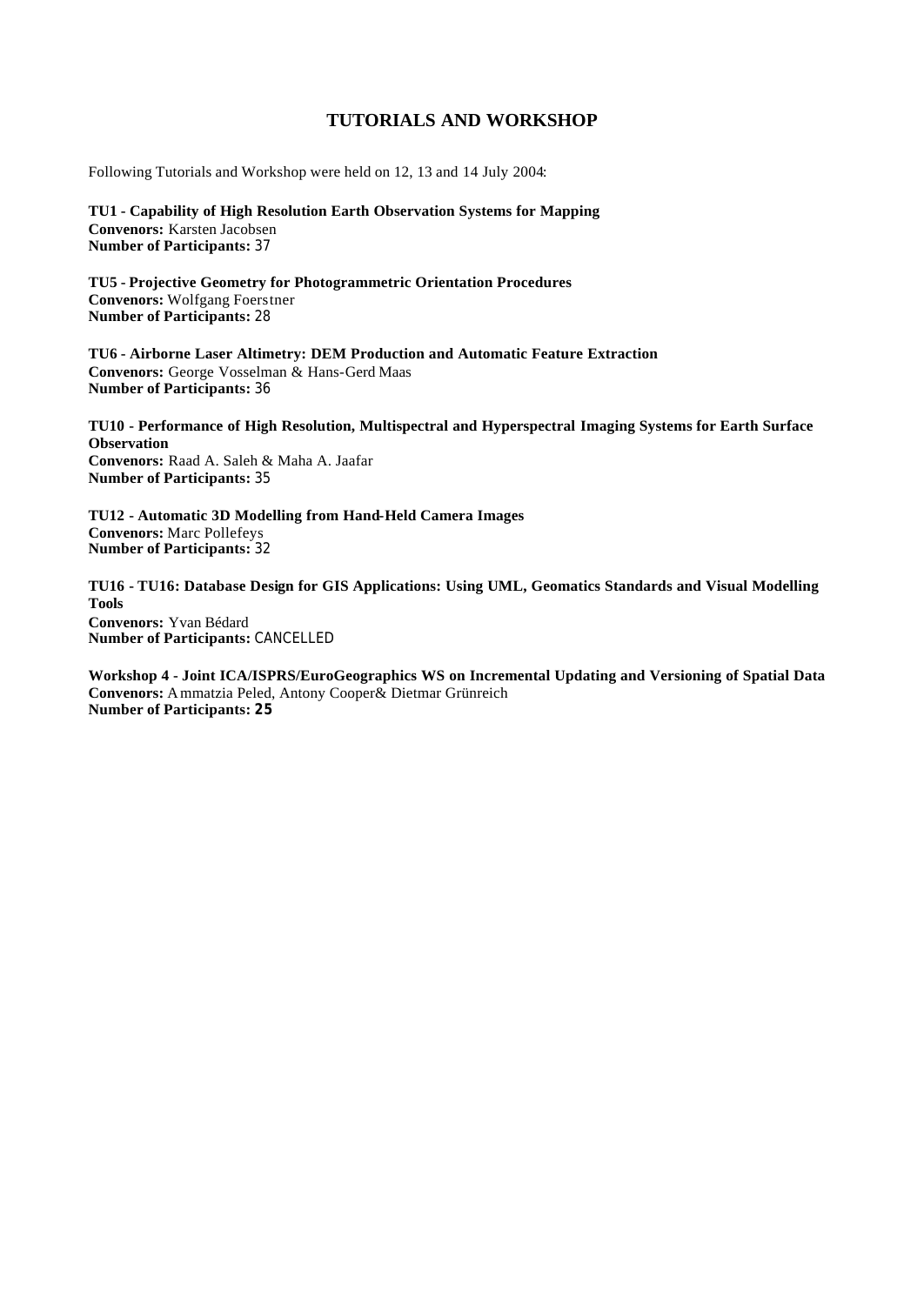## **REPORTS FROM TECHNICAL COMMISSION PRESIDENTS ON XXTH ISPRS CONGRESS**

## **Technical Commission I, Sensors, Platforms and Imagery**

Stan Morain, Commission I President, (USA)

Commission I enjoyed a very busy, productive two weeks at the ISPRS XXth Congress in Istanbul. It offered two tutorials, fourteen technical sessions, and five poster sessions in addition to conducting its business meeting and distributing products to Congress attendees.

The first tutorial, titled Capability of High Resolution Earth Observation Systems for Mapping, attracted 36 participants. Specifics included characteristics of digital images and an overview of sensor data suitable for mapping. Scene orientation was detailed, addressing different conditions for available image products. Possibilities and limitations of SRTM C-band DEMs as reference for DEMs from stereoscopic space images was explained, and the relation of vector map scales to image resolution and quality was shown. The second tutorial, Performance of High Resolution, Multispectral and Hyperspectral Imaging Systems for Earth Surface Observation, had 29 participants.

The Technical Sessions were extremely wellattended, many of which were standing-room only. A major achievement was the SPOT HRS Scientific Assessment Program. It provided an opportunity for 60 scientists from 17 countries to generate DEMs from HRS stereo pairs, and to evaluate their quality. Results were presented in three sessions, confirming the high accuracy and quality of data from the HRS sensor. Two Special Sessions on the SPOT-5 Application Validation Program presented results on eight different applications for sites around the world.

Two working group sessions on sensor calibration focused on SPOT-5, Orbview-3,ALOS, CBERS, and aerial cameras. Emphasis was on high- and very highresolution image products, with special note to aspects of geometric calibration. Another highlight in calibration activities was the work of the Joint ISPRS/CEOS WGCV Task Force. It presented an interim report from its workshop in 2003. Recommendations in the report set the agenda for future Task Force activities, calling for an expansion of participation to include EuroSDR and expansion of sensors to include LiDAR, SAR, and INSAR devices.

There was a vigorous program on platform and sensor integration, which included two Technical Sessions, a large Poster Session, a Theme Session, and a Tutorial (already mentioned). Despite the Saturday morning schedule, the Technical Session drew a large audience. Presentations discussing direct georeferencing, the TAG experimental positioning system, orientation of high resolution space images with different mathematical models, and practical results for handling space images with the Z/l Imagestation provided a wealth of information. Highlights included relative kinematic GPS positioning as the limiting factor for direct georeferencing, and a sampling of investigations involving GPS and IMUs in several countries. Platform and sensor integration is a hot topic, as evidenced by the large number and high quality of poster papers.

The session on Airborne Optical Sensor Systems focused on frame and Three Line Sensor (TLS) airborne systems. TLS systems are a dramatic departure from traditional photogrammetric processing, and offer important advances in simultaneous acquisition of high-resolution stereo and multispectral imagery. Frame -based systems represent an evolutionary digital approach that allows rapid ingest of digital imagery into the workflow of traditional photogrammetric processing.

The Special Session on Future Intelligent Earth Observing Satellites attracted a large audience. The word "intelligent" in this context was articulated well. It refers to the ability of satellite constellations and sensor webs to self-adapt, self-organize, and selfconfigure with few human commands issued from the ground. Resolution 1.6 for the 2004-2008 term is expected to draw considerable international participation.

As a new initiative, products prepared by the Commission's working groups were on display in the Commission's business office. Business hours were published, inviting colleagues to visit and obtain copies of these materials. This was a tremendous success considering that all of the materials were gone by the fourth day of the technical program. The idea is worth remembering for future Congresses.

Commission I announced the release of volume two in the ISPRS Book Series. This volume, entitled Post-Launch Calibration of Satellite Sensors is the peerreviewed collection of papers from the workshop on Geometric and Radiometric Calibration held in December 2003.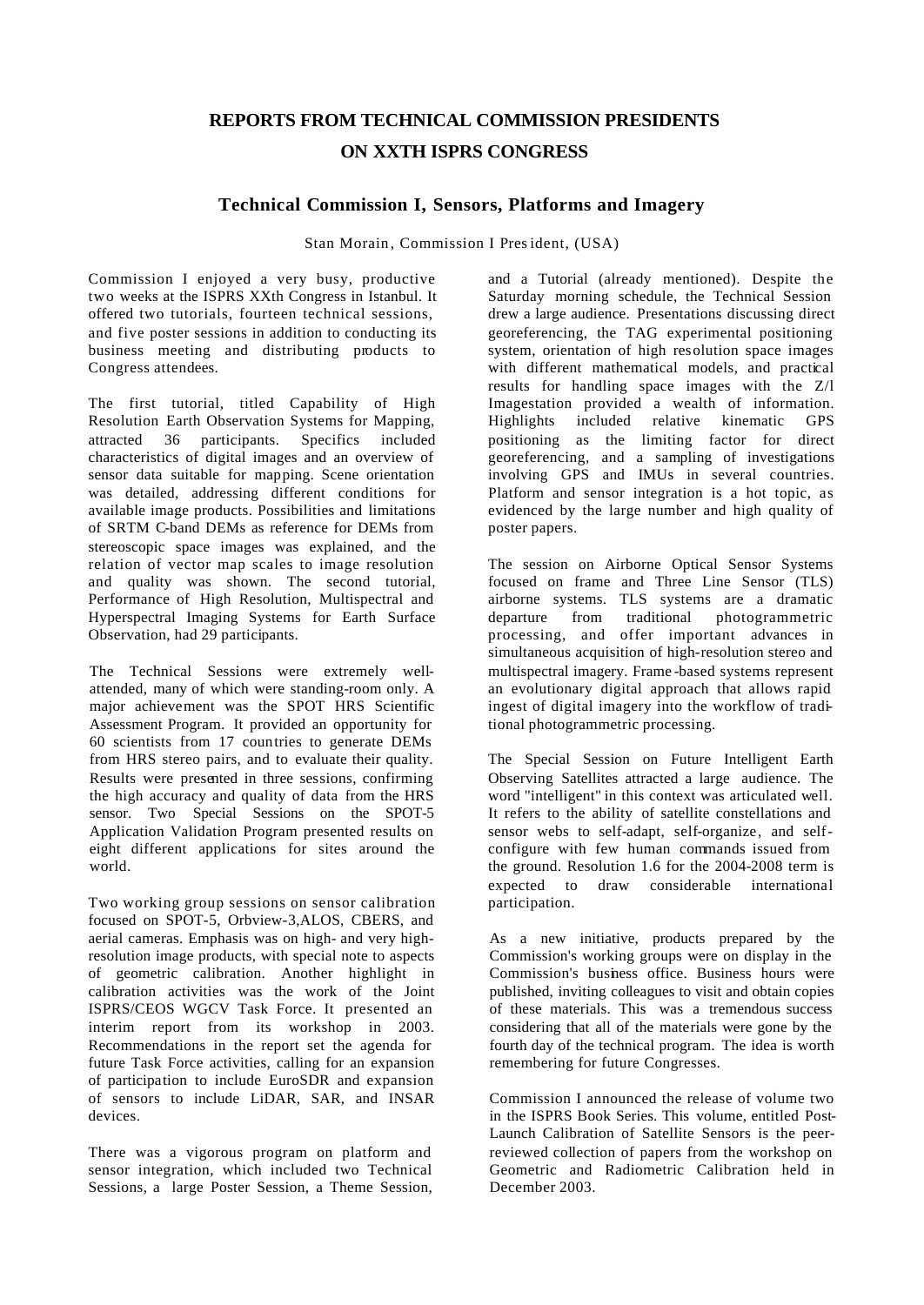## **Technical Commission II, Systems for Spatial Data Processing, and Analysis and Representation**

Chen Jun, Commission II President, (P.R. China)

Automated updating of geo-spatial databases from images and other collateral sources in the GIS environment was discussed by five technical sessions, two poster sessions and one workshop organized by IC WG II/IV during the Congress. The workshop was organized in conjunction with the International Cartographic Association (ICA). Major topics included an overview of the state-of-the-art of digital aerial cameras to collect suitable input, automated feature extraction algorithms and systems, and database-driven approaches for the updating process. The highlights of the presentations were three invited papers delivered by Helmut Mayer (Bundeswehr-Universitat Munchen), Peggy Agouris (University of Maine), and Peter Woodsford (Laser-scan, Cambridge/UK and EuroSDR). These three papers demonstrated progress made over the last four years, e. g. the appearance of commercial systems for semiautomated feature extraction, and the increasingly close cooperation between photogrammetry and GIS. They also pointed out the major remaining challenges, namely the development of better automatic algorithms for efficient updating from images by including the user in the updating loop, more advanced statistical mo delling and self diagnostics for automatic algorithms, and the exploitation of images directly within a GIS, exploiting the topological data structures for achieving better database consistency.

'Systems for SAR and Lidar Processing was discussed by four presentations. Ian Dowman gave an invited paper with an excellent overview of the technologies. Most papers presented in the poster session were SAR-related, topics ranging from speckle reduction in images to deformation measurements from differential In SAR to stereo measurements from spotlight SAR.

The Web and now also the Grid are the keys that facilitate the information services on Internet or Intranet. The three major components of geospatial services -the data services, the value-added services and the broker services - have been dealt with from

different points of view and in relation to various applications and pro jects. It is obvious that the future will bring many independent geospatial data and service providers. Service chaining where output from one service will be input to the next service are already seen. Standards for this concept are found in the OGC specifications (WMS, WCF, WFS etc.) and are demonstrated in various services. The complexity of geospatial services is growing rapidly and interoperability can only be managed through interface and service standards. The services are moving from dissemination of data through distribution of information to be based on queries formulated from structured knowledge.

A technical session on 'Image data standards' , which was held 20th July, gave an insight into the status of work already done in the area of standardization of geo-spatial production, management and dissemination including the techniques and process required for these activities. It was pointed out that while standards on vector-GIS are almost completed (with comprehensive vector geometry standards and a more general vector visualization standards), the standards on raster-GIS are still being developed.

The major achievements on design and operation of spatial decision support systems at this Congress were the demonstration of novel approaches to spatial decision making, such as rough sets and the integration of raster and vector, which improve the possibilities of spatial decision support systems and are effectively applied in real world problems.

Spatial analysis and visualization systems were discussed 21 papers by 2 oral and I poster sessions. It can be observed that the movement in spatial analysis is to exploratory analysis and relational analysis. In visualization, the movement is to the integration of image data and 3D models. Spatial analysis and geo-visualization meets on the web to form web-based exploratory analysis.

## **Technical Commission III, Theory and Algorithms**

Franz Leberl, Commission III President, (Austria)

Commission III deals more with academic topics than other ISPRS Commissions. This is encapsulated in the Commission's previous motto: ,,Theory and Algorithms" of photogrammetry, remote sensing and the spatial information sciences. Naturally then, Commission III is the element of ISPRS that is most affected by the evolution of computer science where computer vision and graphics have become core topics and core subjects in virtually every university's computer science curriculum.

Prior to the current 4-year term of the Congress, some felt that a separate Commission on ..Theory and Algorithms" was wrong, and that therefore Commission III should be absorbed into the existing other Commissions. This idea has been invalidated simply by the level of activity in this Commission.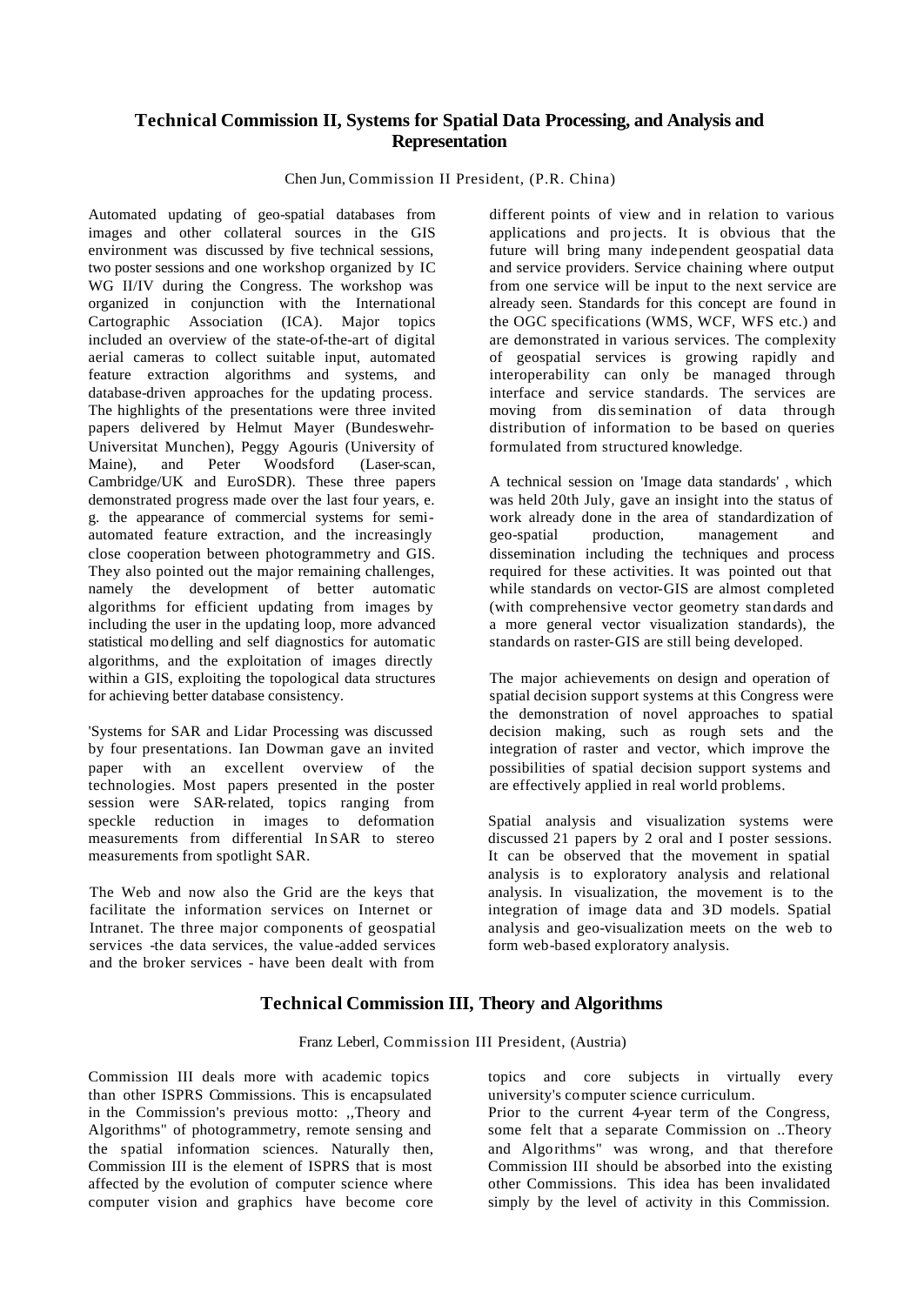There were more papers (180) and attendees (353) from more countries (49) at its Inter-Congress Symposium in 2002 (in Graz, Austria) than ever before, many working groups (9) and I assume that the number of paper submissions to this Congress from the ranks of Commission III also reflects its vitality

In 2000 we wanted to make a difference in introducing academically oriented peer review procedures and double blind reviews of full papers for acceptance at a conference. This was very successful and unanimously praised when implemented at the Symposium of the Commission in 2002 (45 oral presentations selected). I assume that such academically oriented conference organization should be and will be continued under the incoming leadership.

Where we were less successful was to open ourselves up to attendants and participation from computer science and computer engineering. We recruited a few people into the Working Group leadership, but then found that the commitment of those ,,recruits" to the ISPRS was simply not there. Nonetheless, as computer vision and computer graphics move to centre stage in the computer sciences, ISPRS and its Commission III must continue to attract players from those disciplines. I wish the incoming leadership good luck with this important effort.

Obviously there was a lot of work done and is now also being presented in Istanbul on terrain surface modelling from aerial laser scanning. Another very active topic has been and continues to be the automated image analysis directed towards the extraction of GIS data base content from digital images. Less active, for me with some regret, was the work done on automatically determining camera and platform orientation by triangulation, direct geo-positioning or combinations thereof. This is

very important with new technologies and applications, for example in tracking for mixed reality scenarios, or in robotics.

One interesting key-number to describe the vitality of the Commission is the attendance at Tutorials. Three of them were held at the occasion of the Symposium in 2002, and they were all oversubscribed!. Also the tutorials here in Istanbul were very successful. This demonstrates the degree to which people need Commission III.

Somewhat disappointing was the level at which the advent of new sensing technologies were reflected in the Commission's work. New digital aerial cameras have been introduced that can change the prevalent and traditional thinking in photogrammetry, yet the papers do not reflect this opportunity. In robotics, a range of imaging sensors is becoming popular with very intriguing geometries, such as catadioptric cameras, and yet this does not live in the Commission yet.

I am really happy that a refocusing of the ISPRS commissions has led to a renaming, and hopefully an ensuing reorientation, of the Commission onto the computer science aspects of the field. We do not have an accepted definition of when computer vision (or graphics) are "photogrammetric". In the computer science field, ,,photogrammetry" is seen as a narrow intersection of the Geo-application with image-based measurements using special cameras. I suggest that we counter this view by defining "Photogrammetric Computer Vision" as that branch of computer science that deals with 3D object models at a verifiable accuracy from sensor data streams. This should promoted as an internationall ,,motto". We started in 2002 by labeling our Commission III Symposium as ,,PCV'O2 - Photogrammetric Computer Vision".

## **Technical Commission IV, Spatial Information Systems and Digital Mapping**

Costas Armenakis, Commission IV President, (Canada)

During the XXth ISPRS Congress, Commission IV on Spatial Information Systems and Digital Mapping covered a wide and diverse field of spatial sciences. Commission IV addressed science, technology and applications in the fields of spatial information sciences and systems, geo-databases generation and digital mapping from air- and space-borne sensors, visualization and web-mapping, integration of remotely sensed imagery with spatial information systems, and extraterrestrial mapping.

The contributions of Commission IV in the technical program of the XXth ISPRS Congress consisted of 21 technical sessions and 14 poster sessions. These also include four Theme Sessions (ThS I: Integration and fusion of data and models; ThS 9: Uncertainty, consistency and accuracy of data and imagery; ThS II: Automatic image interpretation in the GIS environment; and ThS 15: Web 3D mapping and visualization). It also contributed 7 invit ed papers by: M, Molenaar (Data modelling and semantics),]. Gong et al. (Data sharing standards and technologies), G. Konecny (Mapping from small satellites), T. Schenk (Information and knowledge in the dig ital mapping era), F. Samadzadegan (Sensor, data and model integration), D.R.F. Taylor (Global mapping and sustainable development), and H. Han et al. (2D/3D Architectures for fast web services). The recent exciting missions to Mars, the NASA's Athena Mars Rover Science and the High Resolution Stereo Camera on ESA's Mars Express Mission, were presented in the Plenary Session III by S. Squyres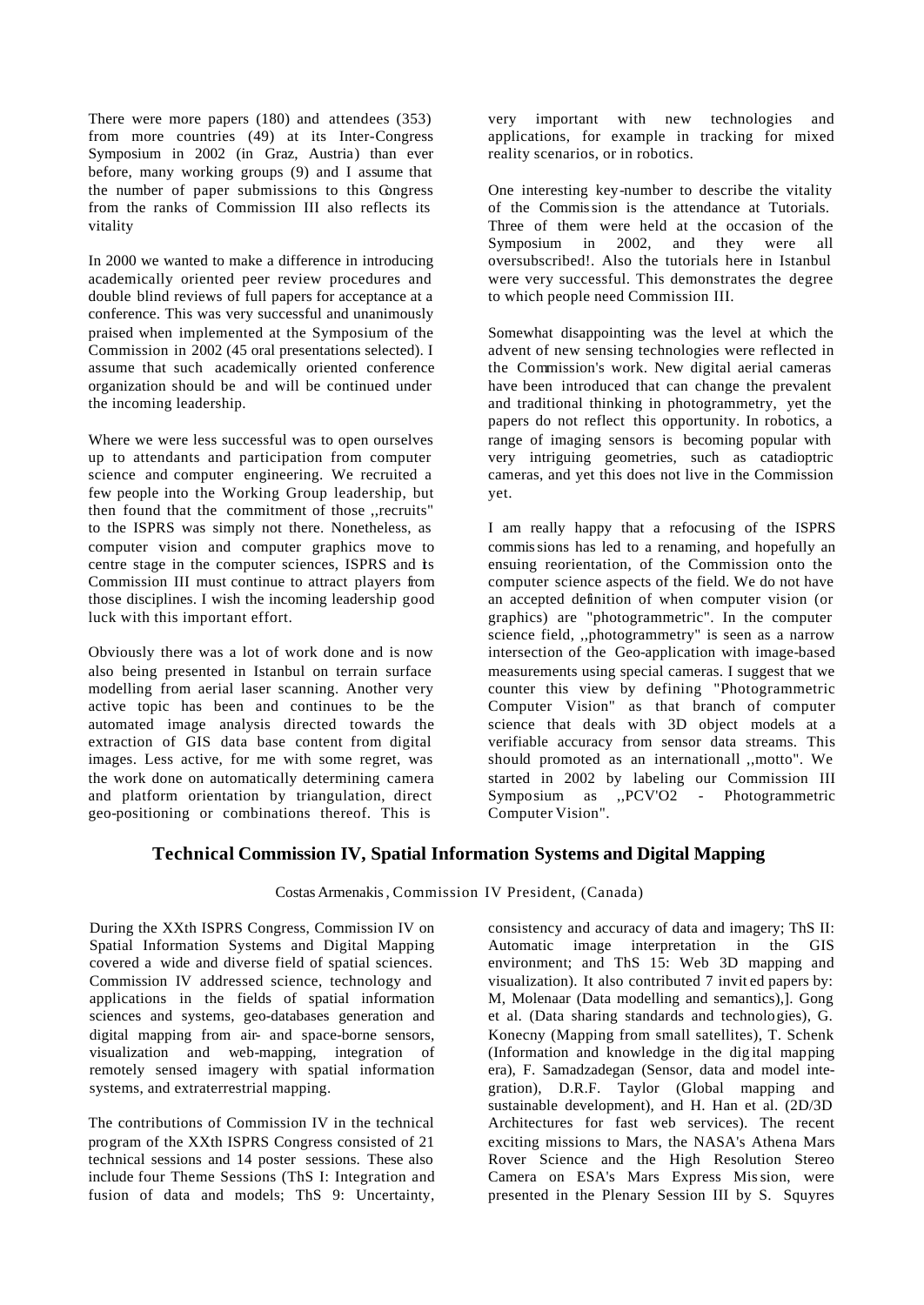and G. Neukum, their respective principal investigators. Commission IV in co-operation with the Open GIS Consortium (OGC) organized also a Special Session on the Sensor Web Environment. Two formal Commission IV open business meetings were held.

During the sessions, the developments and progress in the relevant fields of Commission IV were presented and dis cussed. They are summarized as follows:

Significant advancements were presented in extraterrestrial mapping and contributions on the MER and MEX mis sions to Mars. Approaches for higher levels of automation in database generation and mapping, and GIS-driven approaches were presented. The shift towards 3-dimensional and temporal models and applications is noticeable. We observed the maturing of web-map services, and we are moving towards 3D web applications, location-based services, semantic interoperability, and the sensor web environment. Significant emphasis is being put on data uncertainty and quality and the visualization of the quality of the data. In image databases the use of image management systems and content-based image retrieval approaches were discussed. We saw new approaches in generalization for small mobile displays and 3D buildings, while the geospatial data infrastructures expand at regional and global scales to address environmental and socio-economic issues.

There was also a renewed interest in mapping due to digital airborne cameras and the upcoming small and other high resolution satellites, as well as in data fusion due to the multi-sensor approaches. Landscape modelling and 3D visualization become tools for various applications. Finally, it was clear that we are moving towards to "near real-time mapping", "issuebased mapping", "web-based spatial services" and a "spatially aware society and applications". The contributions of Commission IV in the future are expected to be as important as ever.

The contributions of the officers and members of Commission IV were also acknowledged. M. Madden, Chair WG IV/6, was the recipient of the Willem Schermerhorn ISPRS Award. M. Sester, Chair WG IV/3, received the President's Citation. T. Ai with his paper entitled "A Generalization of a contour line based on the extraction and analysis of drainage system", and A, Forberg with her paper entitled "Generalization of 3D building data based on a scalespace approach" were the recipients of Best Young Authors Paper Awards. The two Best Poster Paper Awards went to papers "True 3D visualization of the Martian surface based on lenticular foil technology using HRSC imagery" by M.F. Buchroithner, O. Waelder, B. Koenig. T. Gruendenmann, G. Neukum, K. Habermann, and "A visibility test on SPOT5 images" by A. Hincq, M. Idris-sa, V. Lacroix, H. Bruynseels, O. Swatenbroekx, I.Mahamadou.

## **Technical Commission V, Close range Vision and Techniques**

#### Petros Patias, Commission V President, (Greece)

The wide spectrum of Co mmission's thematic interests, as summarized in the Terms of Reference were covered, to a broad extend, bv the accomplishments; of its groups during the last 4 years.

During this Congress we have seen the current advances in:

*Automation for Vision Metrology Systems and Industrial Applications*

- off-line and on-line systems, digital imaging systems and solutions for metrology and robot vision
- sensor orientation and system calibration
- Sensor fusion and the integration of disparate data types
- Target and feature recognition in multi-image corre spondence
- Range image acquisition, localization and segmentation

#### Scene *Modelling and Virtual Reality*

- accurate and realistic looking virtual reality (VR) models from real scenes and objects
- Knowledge-assisted 3D scene understanding
- Integration of computer graphics and VR technology

*Medical Image Analysis and Human Motion*

- Development of real-time medical imaging systems
- Dynamic analysis of human motion
- 3D medical imaging for anthropometry and expression analysis
- 3D representation and visualization and medical VR, including support to tele-medicine

#### *Image Analysis and Spatial Information Systems for Applications in Cultural Heritage*

- Development and integration of close-range vision techniques and spatial information systems for record ing, 3D reconstruction, modelling and visualization of structures and items of Cultural Heritage
- low-cost and rapid techniques
- Use of Internet and VR techniques

#### *Image-Quick Response and Distributed Computing for Close Range Applications*

*-* Integration of close range and air-/space-borne imagery.

- office-to-field solutions for data collection, remote data access, and mobile management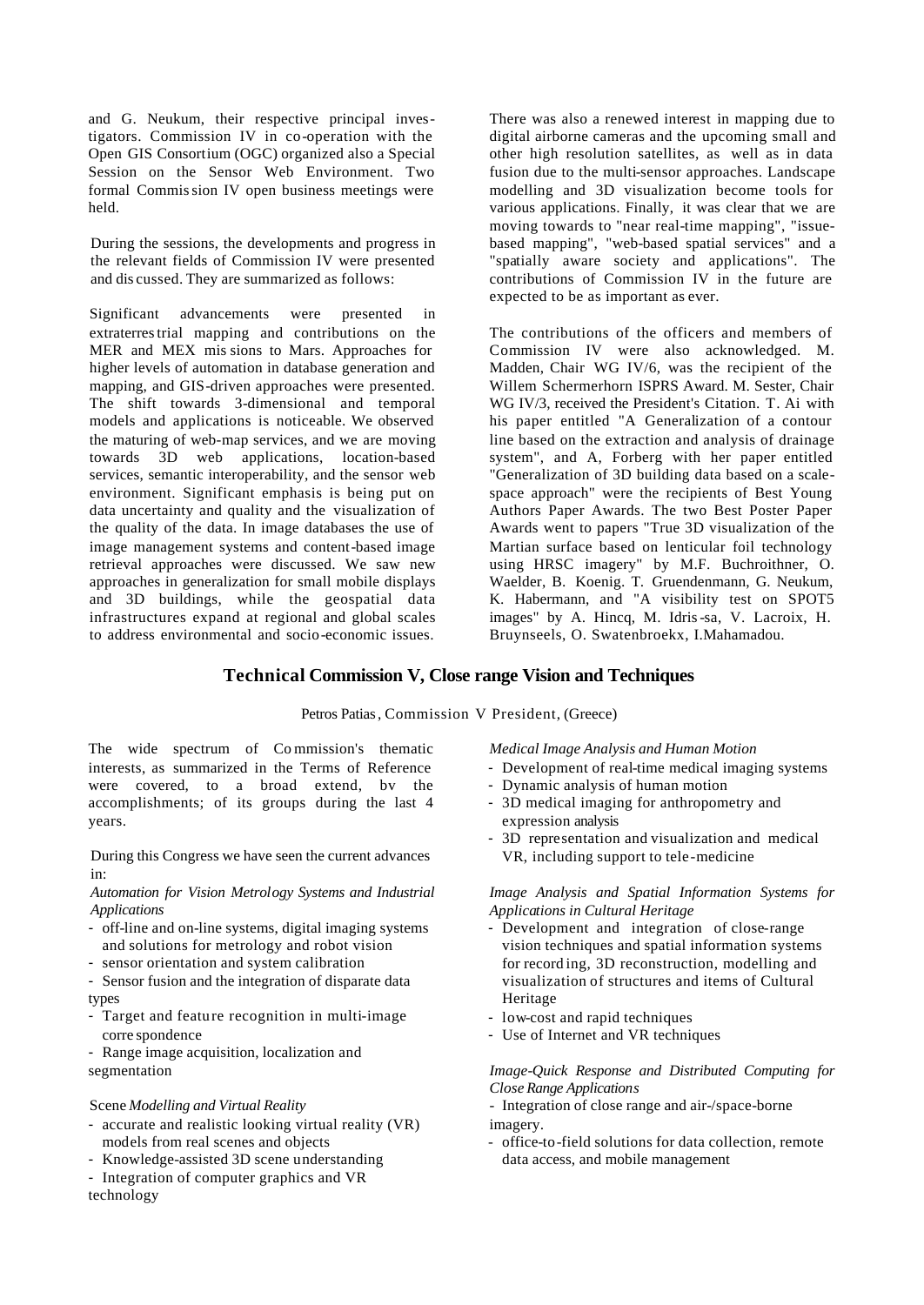#### *Visualization and Animation*

- image-based techniques for integration of live figures and environment generation tasks into the animation process and procedures
- interaction of real and virtual objects

#### *Image Sequence Analysis*

- *-* temporal analysis, time -constrained solutions and dynamic analysis and tracking.
- Integration of image data with navigation sensor data and multi-sensor information.

During the Congress 195 papers were presented in 16 oral and 7 poster sessions on the topics of: Automation for Vision Metrology Systems and Industrial Applications; Scene Modelling and Virtual Reality; Medical Image Analysis and Human Motion; Image Analysis and Spatial Information Systems for Application in Cultural Heritage; Image Sequence Analysis; Metrology and Industrial applications; Close-Range Integrated Mapping Systems/Laser Scanning; CIPA-Low cost systems in recording and managing the cultural heritage and the Hans Foramitti Session - Celebrating CIPA's 35th Anniversary.

## **Technical Commission VI, Education and Communication**

Manos Baltsavias, Commission VI, WG VI/1 Chair, (Switzerland)

.

Due to various reasons, the Com. President Tania Maria Sausen and Secretary J .Avila, as well as the WGVI/3 Co-chair and the two WG VI Chairs did not participate in the Congress. In spite of these short-notice difficulties, all present WG officers and the new Commission President Kohei Cho (Japan) took care of the Commission activities during the Congress with success.

The activities included 4 Technical Sessions (TS), 2 Poster Sessions (PS), one presentation in a plenary session, Business Meetings, the CatCon 3 competition, decision of Best Poster Awards and the Youth Forum, which although independently organized, belongs topic-wise to and was supported by Commission VI.

The 4TS had a very good participation, by Com. VI standards, with 40-120 persons per session and a total of 300 participants. 19 papers (2 of which invited) were presented with just one no-show, less than the other Commissions average, and lively discussions. In the 2 PS, 33 papers were planned, whereby, as in other PS, the no-shows were significant.

TS and PS topics and highlighted problems, grouped according to the 4 WGs of Corn. VI, included:

#### /. *Education*

- Educational programs and courses at university and country level Accreditation was identified as a problem, especially for joint degrees betwe en universities of different countries. Concerns about Geomatics education were expressed (negative developments in many Departments with closing, fusion, splitting etc. and declining number of students) and activities were presented to confront such problems, like PR in high schools (which needs increasing attention) and establishment of PR-oriented WEB portals

(www.geomatics.org.uk reported by j. Mills, UK) in co-operation efforts of academia, industry and public and professionalorganizations.

#### *2. E-Learning*

- Models of e-Learning, activities and projects, course material design E-Learning seems to take off, with increase of investments and significant activities in many developed countries. A highlight was the presentation of the Rector of Stuttgart University, Dieter Fritsch, who presented general models but also a very extensive multi-million project at his institution.
- Examples of WEB-based, multimedia, interactive, VR-based and simulation-based tools Dasea ana simulation-Dasea tools.

*3. International co-operation and technology transfer* 

- Knowledge and technology transfer, training, capacity building in developing countries.

The CatCon 3 competition, initiated in 1996 by K. Cho (Japan) and generously sponsored by S. Murai (Japan), included 9 software packages and 2 demonstration packages. About 100 persons visited the competition, while a popular vote was taken into account by a 5-member jury which awarded 3 prizes and a special Gold Prize Award to the firm Intermap (Canada) for a tutorial on InSAR.

Summarizing, the Congress activities have shown a great and increasing interest in education, technology transfer, capacity building and e-learning. Student activities were a Congress innovation and a hope for the future of ISPRS. Many colleagues expressed their readiness to help Commission VI, but even more than statements, concrete actions and support of the Com. VI activities are needed. For the next period, Com. VI is in very good hands and the new TCP Kohei Cho (kcho@keyaki.cc.u-tokai.ac.jp) and the other WG officers, which will be soon appointed, are waiting for contributions from interested colleagues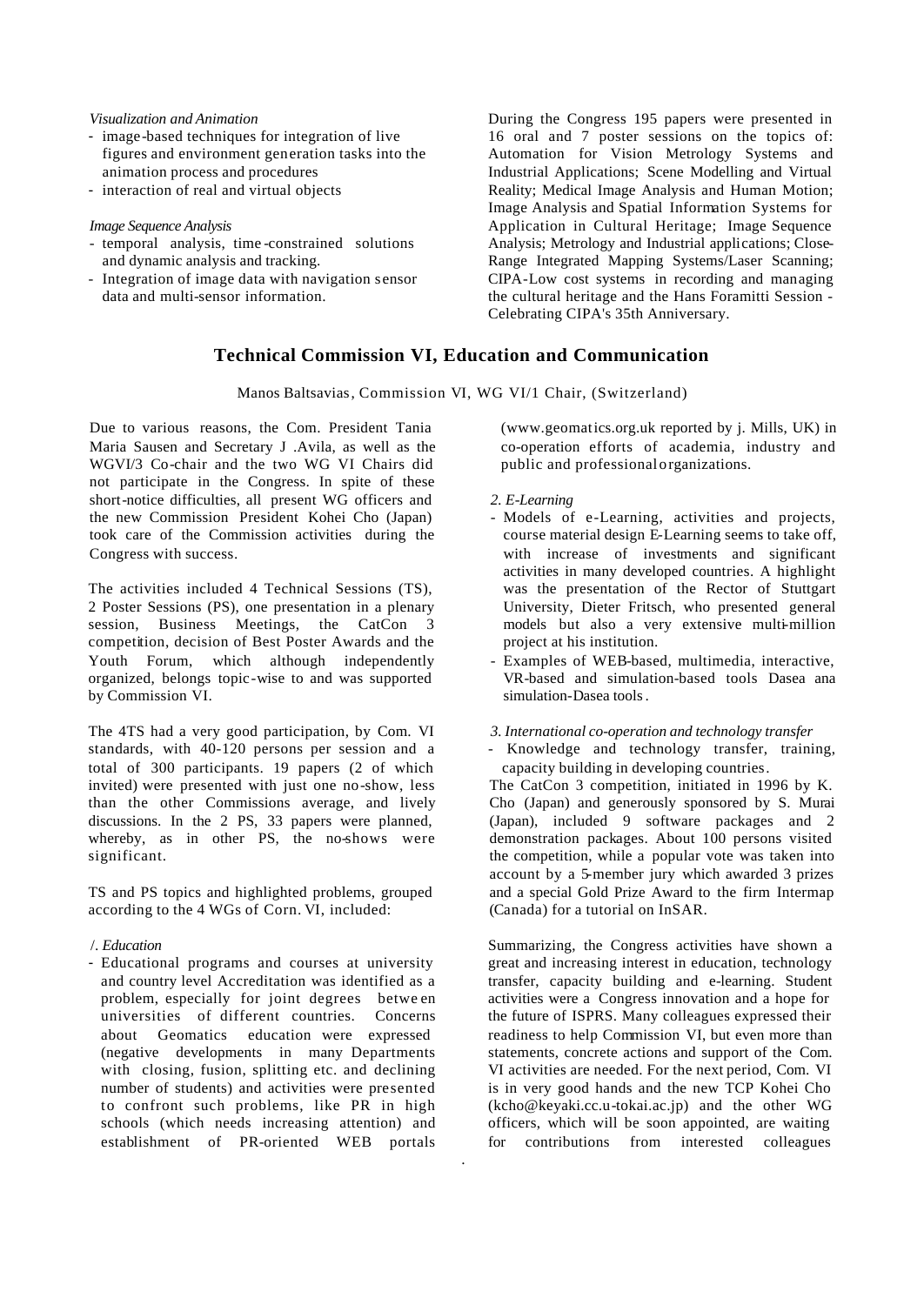## **Technical Commission VII, Resource and Environmental Monitoring**

Rangnath Navalgund, Commission VII President, (India)

Technical Commission VII on Resource and Environmental Monitoring organized, in all, twentysix sessions at the Istanbul Congress. It included ten technical (oral) sessions and seven poster sessions related to scientific themes of its Working Groups and five theme sessions and a poster session on special topics related to hyper-spectral sensing, advanced classifiers, applications of high spatial resolution data and integrated coastal zone management. In addition, two special sessions on ocean color and sustainable development under the aegis of the International Committee on Remote Sensing of Environment (ICORSE) and one technical session on the theme of the Commission were are also organized. About two hundred and twenty-five scientific papers were presented together in oral and poster sessions. The papers covered a wide spectrum of topics pertaining to spectral signature research and advanced classifiers, and applications of earth observation data related to sustainable agriculture and ecosystem, forestry, water resources, geo-sciences, global change, human settlement analysis, etc., besides disaster monitoring, mitigation and damage assessment. Methods of integration of data in GIS environment and inter-comparison and calibration of data across different sensors/platforms and validation received due attention.

The deliberations in the technical sessions showed that data availability from recent satellites such as Landsat 7, Hyperion, MODIS, QUICKBIRD, IKONOS-II, IRS-P6, SPOT-5, CBERS-II, ENVISAT, etc. are opening new vistas in earth resources applications. These space based EO data are being complemented with the data available from airborne hyperspectral, multispectral, SAR and LIDAR instruments. Integration of complementary datasets from different spacecrafts, multiple sensors and at different levels of processing have become important. Some of the directions for future work include development of better algorithms for retrieval of biophysical/geophysical parameters from advanced hyperspectral/microwave sensors, especially with the use of polarimetric signatures of SAR. Major advances in data handling and pre-processing techniques in areas such as radiometric correction, spectral calibration and directional (BRDF)

processing were highlighted. Advanced data processing techniques such as wavelet transformation, spectral unmixing, and object-based classification were presented along with case studies. Spatial modelling tools with a goal to generate decision support systems at various scales were discussed. Derivation of sustainability indicators amenable to remote sensing and establishing efficacy of space inputs for cropping systems research and precision farming were dealt with. The advance techniques used towards human impact analysis showed closeness between the technology and its use for local governance. Development of integrated monitoring systems, especially in the fields of coastal ecosystem, ocean color, land use/ land cover, water resources (both underground and surface) and forests are essential to ensure environmental protection and sustainability. The sessions on disaster monitoring and mitigation addressed new techniques in hazard assessment, geohazards and climate and environmental hazards and also International capacity building programs. Need for better forecast/early warning systems for disasters such as landslides, floods, forest fires, volcanoes, oil spills, snow avalanches and earthquakes and integrated global observation systems was emphasized. Creation of appropriate global data sets and global change models is the need of the hour. Assimilation of satellite-data derived parameters for improving weather forecasts, ocean state forecasting, polar research are some of the areas needing attention.

Continued growing interest in the scientific activities of the commission is manifested through the volume of the proceedings of the Commission, it being the largest.

Considering the vast scope of activities of the current Commission VII and also to attract enhanced participation of global earth observation professionals, two new Commissions viz., Commission VII on Thematic Processing, Modelling and Analysis of Remotely Sensed data, and Commission VIII on RS Applications and Polices are constituted. Resolutions for the two commissions were brought forward, discussed and adopted at the **Congress**